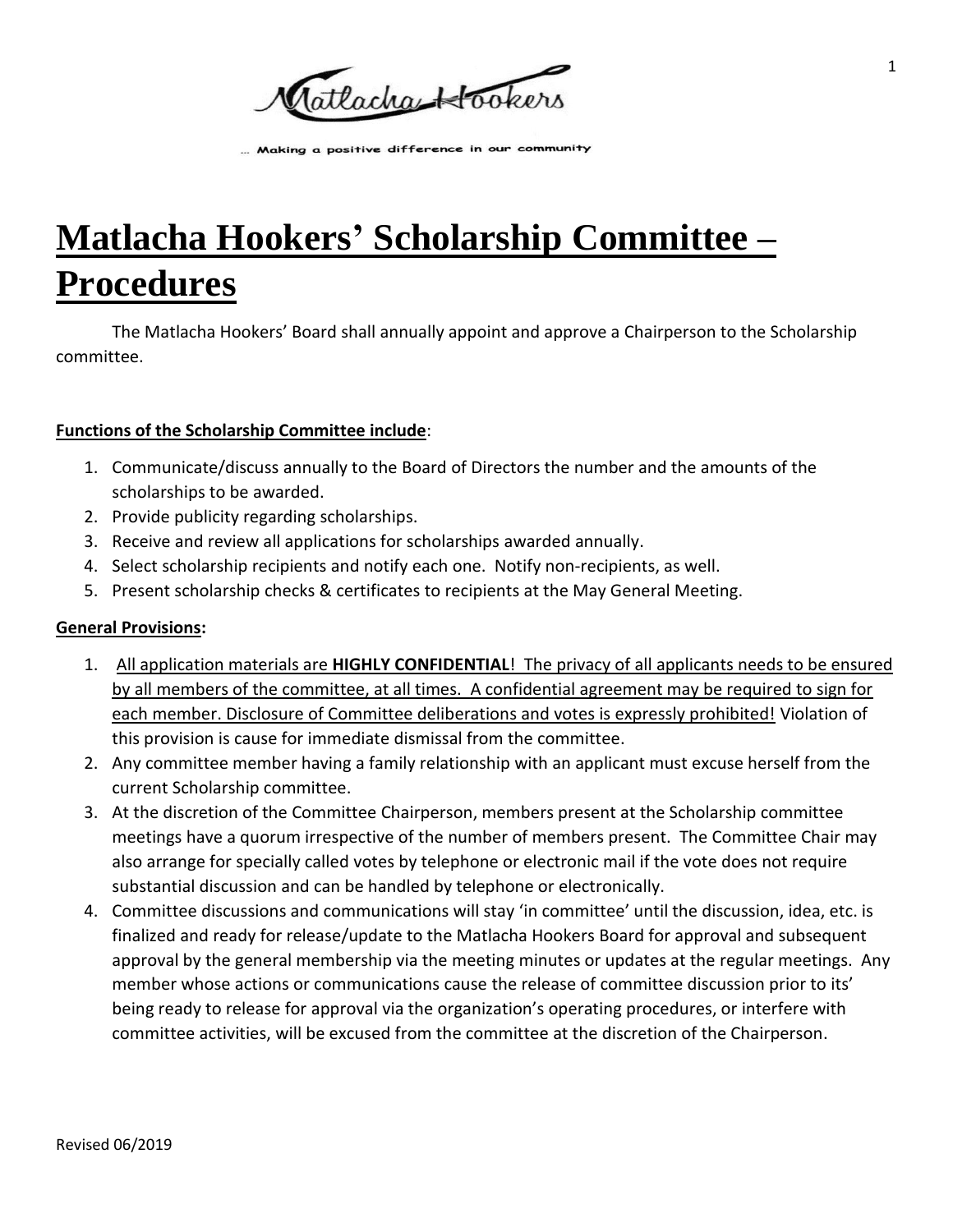#### **Scholarship Committee Chairperson's Duties:**

- 1. The Matlacha Hookers' Board will appoint a Scholarship Committee Chairperson in January of each calendar year.
- 2. The Chair shall select members of the Scholarship committee within two weeks of appointment to her position. To balance the work, it is suggested that the committee be an odd number of members, be no less than five, and no more than seven members.
- 3. The Chair shall be guided by the Matlacha Hookers' Bylaws in performing her activities. (Article V, Section 5.4 Duties of Chairs)
- 4. The Chair may delegate committee activities to members who volunteer to serve as Lead person for said activity. (See Committee Overview & individual tasks listed below.)
- 5. Meeting Minutes shall be prepared within two weeks of each meeting date. Any person on the committee may be delegated the task of taking notes for the Minutes. The designee will type the notes into electronic format and submit to the Chair. The Chair shall submit Meeting Minutes to the Matlacha Hookers Secretary, Web Mistress and Board, including any activities or actions taken. (Article V, Section 5.4 Duties of Chairs)
- 6. The Chair shall compile and file all scholarship applications. This file shall be given to the new Chair each year. A thumbdrive of all files will be provided by the chair. **Information older than three (3) years is to be destroyed**. (501(c)3)
- 7. Within two weeks (or less, depending on Ranking Meeting vs. May General Meeting dates) after the scholarships have been awarded, the Scholarship Committee Chair shall give the Matlacha Hookers' Secretary, and Treasurer, a list of the recipient's names, addresses, school to be attended, scholarship amount and year received. (501 © 3)
- 8. Chairperson shall check the Matlacha Hookers' website periodically to ensure Scholarship committee information is updated. At minimum, submit Meeting Minutes, Scholarship Application is made available online during posted dates, annual Award amount is updated, etc. All materials go to the Matlacha Hookers' Webmistress.

# **Selection & Duties of Committee Members:**

- 1. Board appoints and approves the Chairperson, or Co-Chairpersons, to the scholarship committee. (Article V, Section 5.1 Standing Committees)
- 2. Chair &/or Co-Chair selects individual committee members. Participation is on a volunteer basis. Volunteer must be a dues paying Matlacha Hooker in good standing. In case of a resignation, the Chair may fill the vacant position. ((501 (c) 3) Schedule H, Section 6 Selection of Committee - cannot find online reference to this reference.)
- 3. Committee member (delegated, or a volunteer) writes up minutes of all meetings. The member will submit the minutes to the Chair for review, edit, and approval. The Chair will send minutes to the board within two weeks of any scholarship meeting. (Article V, Section 5.4 Duties of Chairs)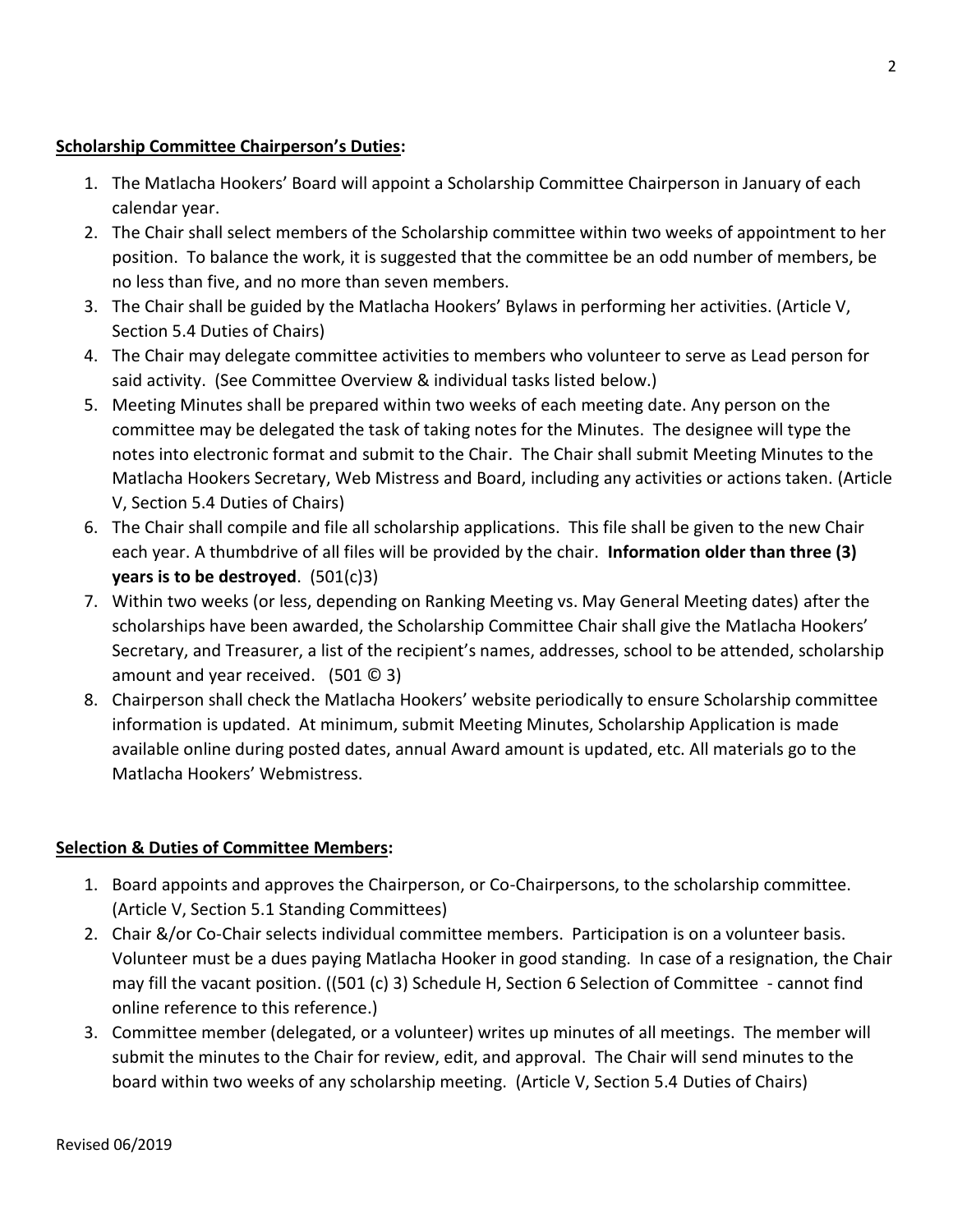4. Committee members participate in events which raise funds for annual scholarships. Scholarship committee members may also lead, organize, or Chair any other Matlacha Hookers' events, especially those which are fundraiser events for scholarships, if they wish to do so.

## **Scholarship Records:** (information from: 501 (c) 3 – IRS)

#### 1. *Scholarship Applications*.

- $\checkmark$  Compile and File records on a yearly basis.
- $\checkmark$  Store for three years. Destroy after three years.
- 2. *Scholarship Recipient's information* (including names, addresses, and school attended).
	- $\checkmark$  Compile and File applications + supporting documents on a yearly basis.
	- $\checkmark$  Add names to list of past recipients
	- $\checkmark$  List should include names, addresses, school recipient will be attending when scholarship is received, and year in which scholarship is received.
- 3. *Selection Committee Records* (including selection criteria used and other documentation regarding the selection process).
	- $\checkmark$  Complete and file records on a yearly basis.
	- $\checkmark$  Store with scholarship records and destroy after three years.

#### **Scholarship Committee Procedures and Timelines:**

- 1. The *first annual Committee meeting* is to be convened by the Chairperson before January 31st, to meet subsequent deadlines.
	- $\checkmark$  Project Leads will be selected for the year's activities.
- 2. **Application packets** need to be ready by February 15<sup>th</sup>.
	- $\checkmark$  Take newspaper article about our scholarships to the local island paper (Pine Island Eagle) by February 15<sup>th</sup>.
	- $\checkmark$  By February 15<sup>th</sup>, take a sufficient number of application packets to the sites which will distribute them for us: Trader's Hitching Post, Pine Island Library, Pine Island Eagle, Pine Island Chamber of Commerce, Beacon of Hope, CW Fudge and all Pine Island Banks. Usually 5 copies per location is sufficient to start with. Check each location periodically to refill packets. A poster will be provided to the post offices.
	- $\checkmark$  Electronically send application, letter of introduction to school counselors, notice for bulletin board posting and request that this information be sent to all high school counselors to Ms. Lori Brooks, Asst. Director of Counseling Services at Lee County Schools[: LoriMB@leeschools.net](mailto:LoriMB@leeschools.net)
	- $\checkmark$  Inform application sites that they CANNOT accept completed applications. The applications MUST be mailed directly to the committee or given to a committee member by the postmark date.
	- $\checkmark$  Send to Webmistress.

3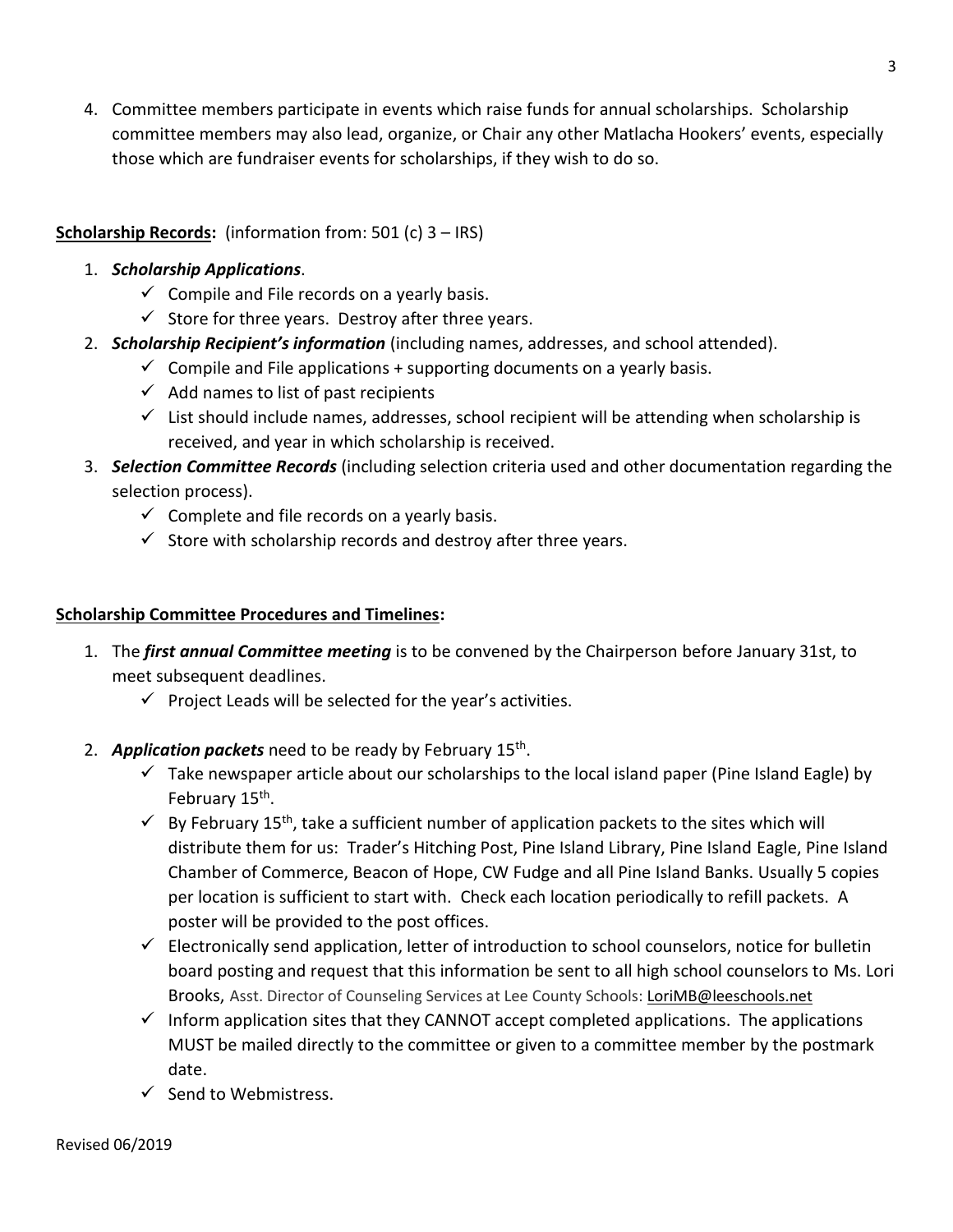- 3. *How to assemble* the application packets.
	- $\checkmark$  Change dates to reflect current year.
	- $\checkmark$  Make 35 copies of packet at PI Elementary. Mark applications with the distribution location.
	- $\checkmark$  Use samples available from previous year as guidance in assembling packet.
- 4. The *Media Lead* will ensure at least 3 newspaper articles & Hooker Herald is sent out to the Pine Island Eagle to remind applicants of the available Scholarships and pending deadline.
- 5. *All applications + required materials* must be returned by **the first Friday of April.**
	- $\checkmark$  The *submission deadline is the POSTMARK or delivery date*. This date has been changed to Friday, as the US Post Office is not open on Saturdays, except for select locations.
	- $\checkmark$  Keep originals as submitted, number, and make one copy.
	- $\checkmark$  Working with the copy, delete any personally identifying information.
	- $\checkmark$  Make copies of the redacted Application Form + required supporting materials for each member of the Committee. These copies will be used during the Ranking process, and then destroyed. This follows the blind selection process to be used by the committee.
	- $\checkmark$  Before the April deadline, the Committee will communicate to the Matlacha Hookers' board, the award amount per recipient and total number of awards to be given for the year, based on the anticipated available funds for the current year.
	- $\checkmark$  The Chairperson, with assistance from the treasurer, will gather information on all scholarship funds received for the year to help determine this amount.
- 6. The Committee will convene by the end of the **third week in April** to complete the *Ranking and Selection of Scholarship recipients*.
	- $\checkmark$  Committee members will individually review all applications, ranking each one.
	- $\checkmark$  The Committee will decide on selected applicants, plus one alternate winner in case one of the original selections declines the award.
	- $\checkmark$  The Chairperson will notify the Matlacha Hookers' Board of the scholarship recipients, providing a list to the Secretary and make arrangements with the Treasurer to prepare the checks. Have check made out to student and school to be attended, with notation "**Void if Not Cashed Within 60 days."**
	- $\checkmark$  The Chairperson, or delegated committee members, will notify recipients and guidance counselors immediately of the awards*. All must be notified prior to the May General Meeting*.
- 7. The Chair will *delegate the following duties at the Ranking & Selection meeting*.
	- $\checkmark$  Invite scholarship recipients to attend the May General Meeting together with their parent(s) or guardian(s). Make arrangements to meet with those who may not be able to attend due to schedule conflicts. Contact syudents before the meeting as a reminder.
	- $\checkmark$  The Media Lead will arrange to have a group photo taken for the Pine Island Eagle and prep a short bio of each winner. Hint: Keep a copy of their Student Essay provided at the Ranking Meeting and use for the bio, or create a short paragraph from that information.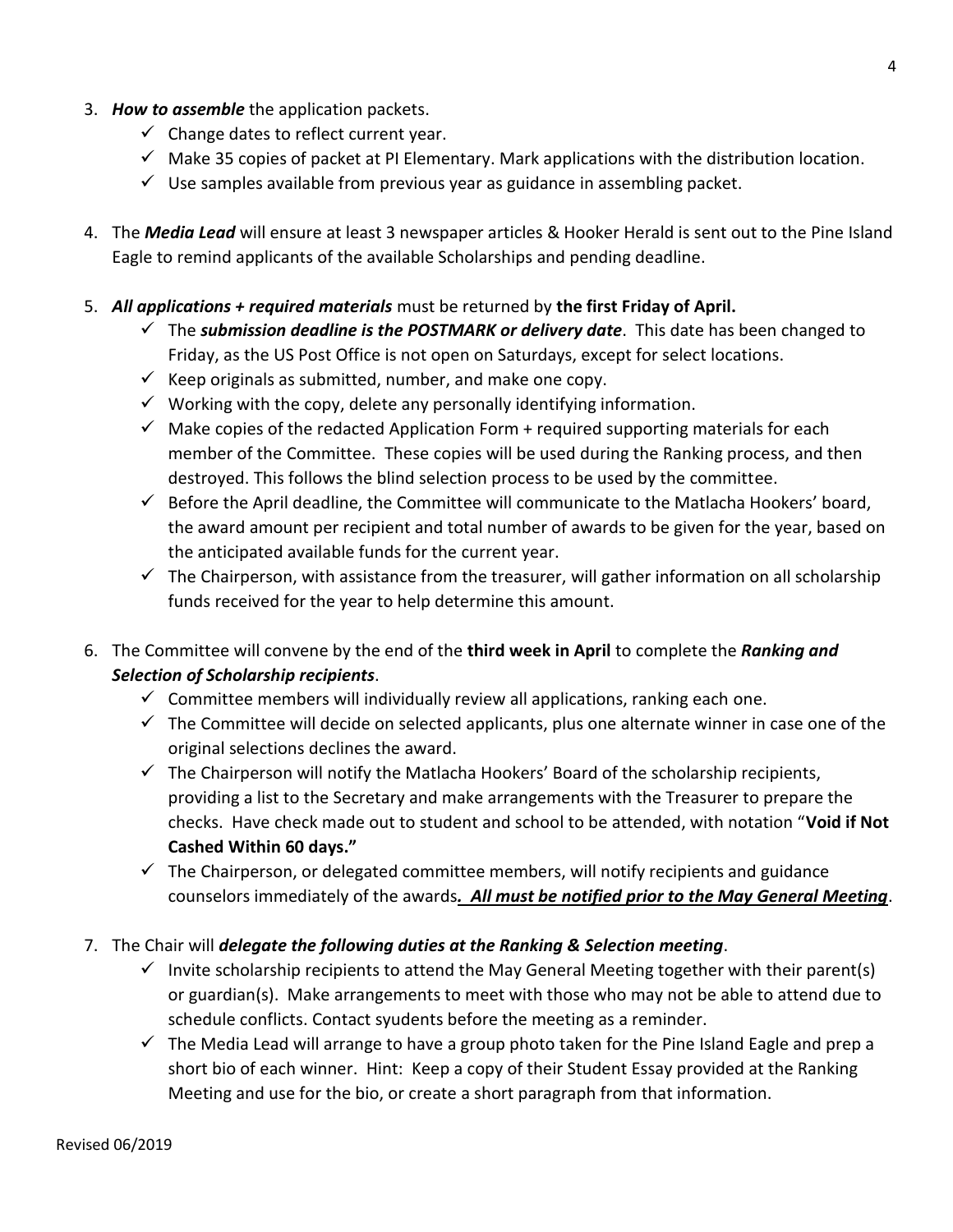$\checkmark$  Prepare the certificates of award, student name badges, and any other items to celebrate their award & designate their special status during the May General Meeting.

# 8. Complete the following at the *May General Meeting*.

- $\checkmark$  Committee members arrive at 5:30pm to prep for and greet recipients. Mark the table reserved for them. Ask Madam if Hookers buys the drinks.
- $\checkmark$  Give each winner their check, an award certificate.
- $\checkmark$  Present winners and their guests to the membership after the meeting has been called to order. Acknowledge parent/guardian. Have them stand up as a group & THANK them.
- $\checkmark$  Escort the winners and their guests from the meeting after they have been recognized.
- $\checkmark$  Acknowledge the individuals on the committee, and thank them for their hard work. Acknowledge the many volunteers who worked the various events which fund the scholarship program. Acknowledge all Coordinators for the fundraising events. The scholarship program could not happen without them!!!!
- $\checkmark$  Make sure media is there to take pictures.

# **School Notification:**

When a high school student is awarded one of our scholarships, the guidance department at the school he/she attends must be informed of the award. *(See Section: Scholarship Committee Procedures & Timeline, item #6).*

If you need the telephone number for a high school, go to the Lee County Schools website: <http://www.leeschools.net/>

Open "Schools" in the menu bar, then click high schools. The schools are listed alphabetically.

- $\checkmark$  Call the high school number and ask for the guidance department. Usually the secretary will take the information for the guidance counselor who is in charge of the senior class.
- $\checkmark$  Tell the secretary your name and that you represent the Matlacha Hookers. You are calling to inform the school that \_\_\_\_\_\_\_\_\_\_\_\_\_\_\_\_\_\_\_\_\_\_\_\_\_\_\_\_\_has been selected to receive a scholarship from the Matlacha Hookers in the amount of \$\_\_\_\_\_\_\_\_\_\_\_\_\_\_. This award will be given at our monthly General Meeting on May .
- $\checkmark$  Ask if there are any questions, and leave a number at which you can be reached, if needed.